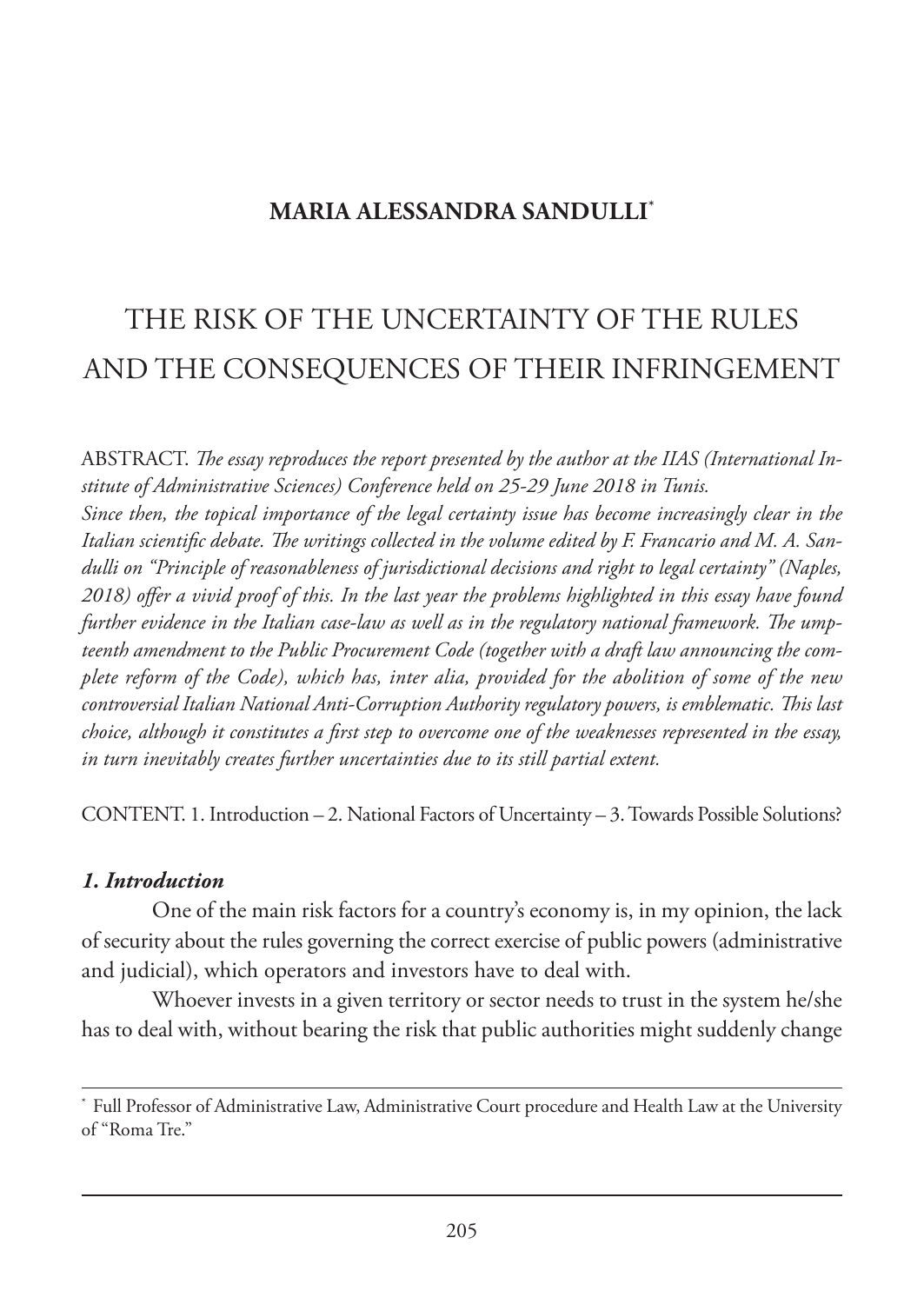the given conditions for exercising his/her economic activities or for obtaining (or, if already awarded, for keeping on obtaining) economic benefits. In the same way, if public authorities, after many years, state unpredictably that the same operators do not have the right titles to exercise their activities (because of the delay in the administrative controls or because of the adoption of a narrow interpretation of legislative provisions which are objectively ambiguous), after having attracted them with a fake *openness* and *simplification* of the rules, clearly trick investors.

In the enterprise perspective, always looking for profitable investments, stability on the qualifying titles and criteria to exercise a professional or economic activity or on the conditions that have to be met in order to enjoy the results of economic investment is a fundamental aspect. So, this topic is inevitably closely related to the uncertainty of the rules governing the correct exercise of public powers that very often offer, to those who have to face them, an illusionary *expectation* of impartiality and *predictability*.

In a very complex and unclear context, public administrations are more likely to make mistakes, and by doing so, to unfairly deny operators the necessary qualifications for exercising their activities or for the acquisition of goods and benefits, or, just as badly, to wrongfully choose their contracting parties, to find unfounded breach of rules, or to impose unfair and disproportionate sanctions. In the same way, because of the complexity of the framework, public authorities might also challenge or put into question qualifications and titles obtained years before, depriving operators of the source of income they have invested in and/or of the work they have already started.

If this last harmful issue inescapably brings operators and investors to turn away, it's even more worrying having regard to the titles (the so-called "consent by silence") that are considered implicitly formed due to the inertia kept by the public administrations on the requests (inertia encouraged by the public officials' concern to take responsibility for complex interpretative choices).

But, in this already alarming context, what is even more worrying is the everincreasing number of activities that the Italian law allows to start on the basis of a startup activity notification (in the past it was the so-called self-declaration: "*Dichiarazione*" or "*Denuncia di inizio di attività*," today replaced by "*Segnalazione di inizio di attività*"). As already mentioned, this notification risks to be considered unlawful after a long time, when administrations, with proper controls, find out that the (already started) activity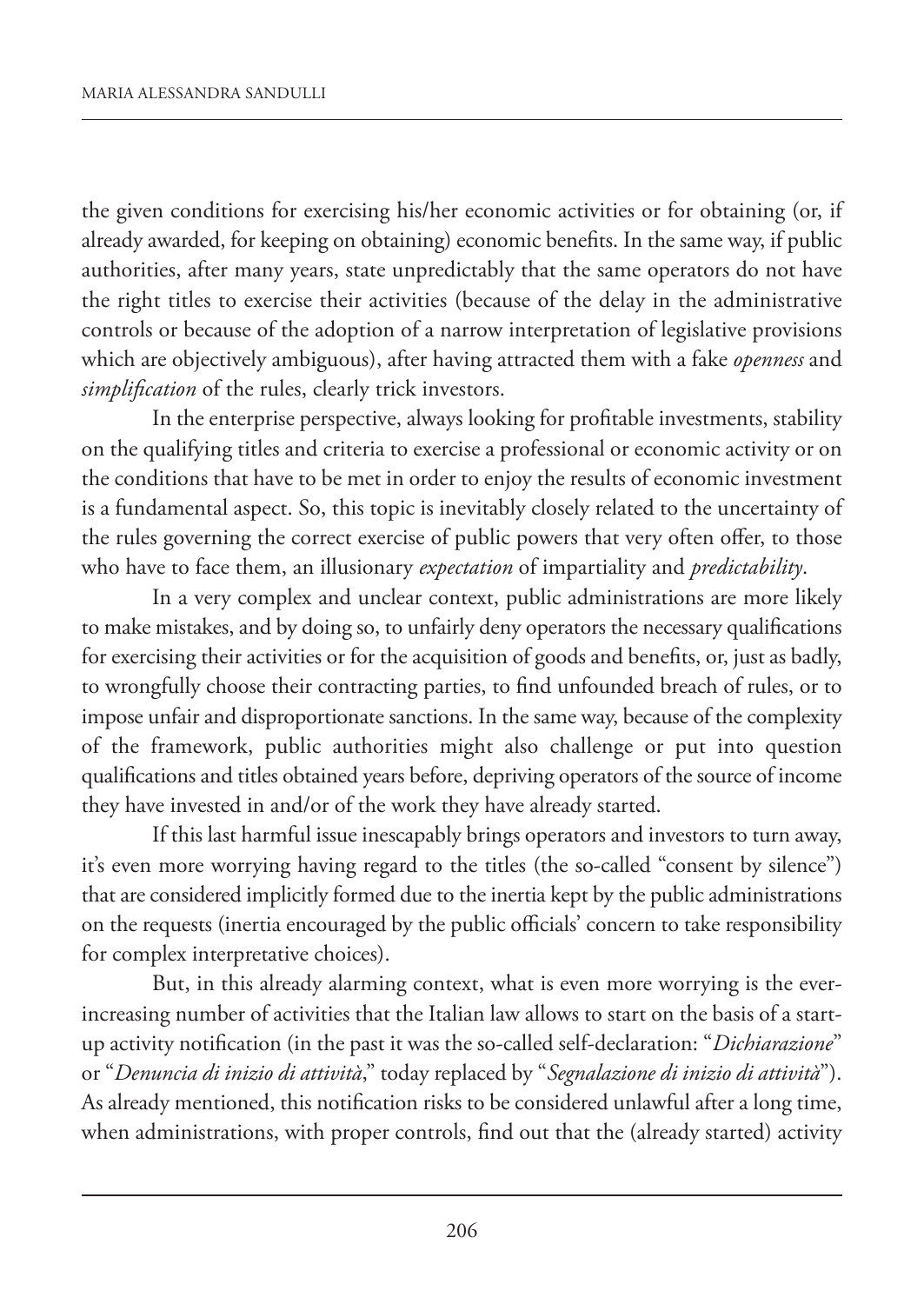did not satisfy all the requirements provided by the various and complex rules or because operators made involuntary mistakes or omissions when producing the notification.

Even if in the Italian legislature several rules were adopted, through continuous reforms, aiming at reducing the uncertainty of these titles allowing to struck them down only if strict conditions are met, unfortunately the same rules have been (and continue to be) subjected to conflicting interpretations, giving space to further uncertainties. The rules that should simplify and liberalize the exercise of economic activities turn out to be detrimental to operators, depriving them of an *ex ante* control over the lawfulness of the activity that they are about to start and making them unable to guarantee the validity and stability of their titles when contracting with banks or sponsors.

So, even though the Italian Administrative Procedure Act doesn't allow the public administrations to withdraw given authorizations or quash their own decisions when conferring economic benefits, eighteen months after the granting of such benefits, administrations and judges misuse the exception to this general rule (I'm referring to Article 21-*nonies*, paragraph 2-*bis,* of the Italian Law on Administrative Procedure, Law no. 241/1990, as amended by Law no. 124/2015) that allows public administrations to quash their own decisions if delivered on the basis of misrepresentations of the truth or false declarations as established by a final criminal judicial decision. According to their strict interpretation, the time limit to exercise powers provided by Article 21-*nonies* Law 241, cit. does not apply if there is a final conviction only in cases of false declarations, thus excluding the necessity of a conviction for the cases of misrepresentations of the truth or erroneous indication of the circumstances or of the legal status. As already noted, it is unfortunately and just inevitably due to the complexity and uncertainty of the legal and jurisprudential framework.

The issue is even more complicated for the self-declarations of conformity because, despite the explicit reference to the strict conditions of self-annulment (mentioned in Article 19, Law 241, cit.), interpreters always propose new reading keys, which can be both dangerous and helpful for operators. Since the mentioned provision was not amended or repealed by the last reform, some believe that the administrations could exercise an *ex post* control without any temporal limitation, in order to identify any erroneous indications of mandatory conditions to start the activity. So, Article 21, paragraph 1, of the same Law still provides that: "With the declaration or with the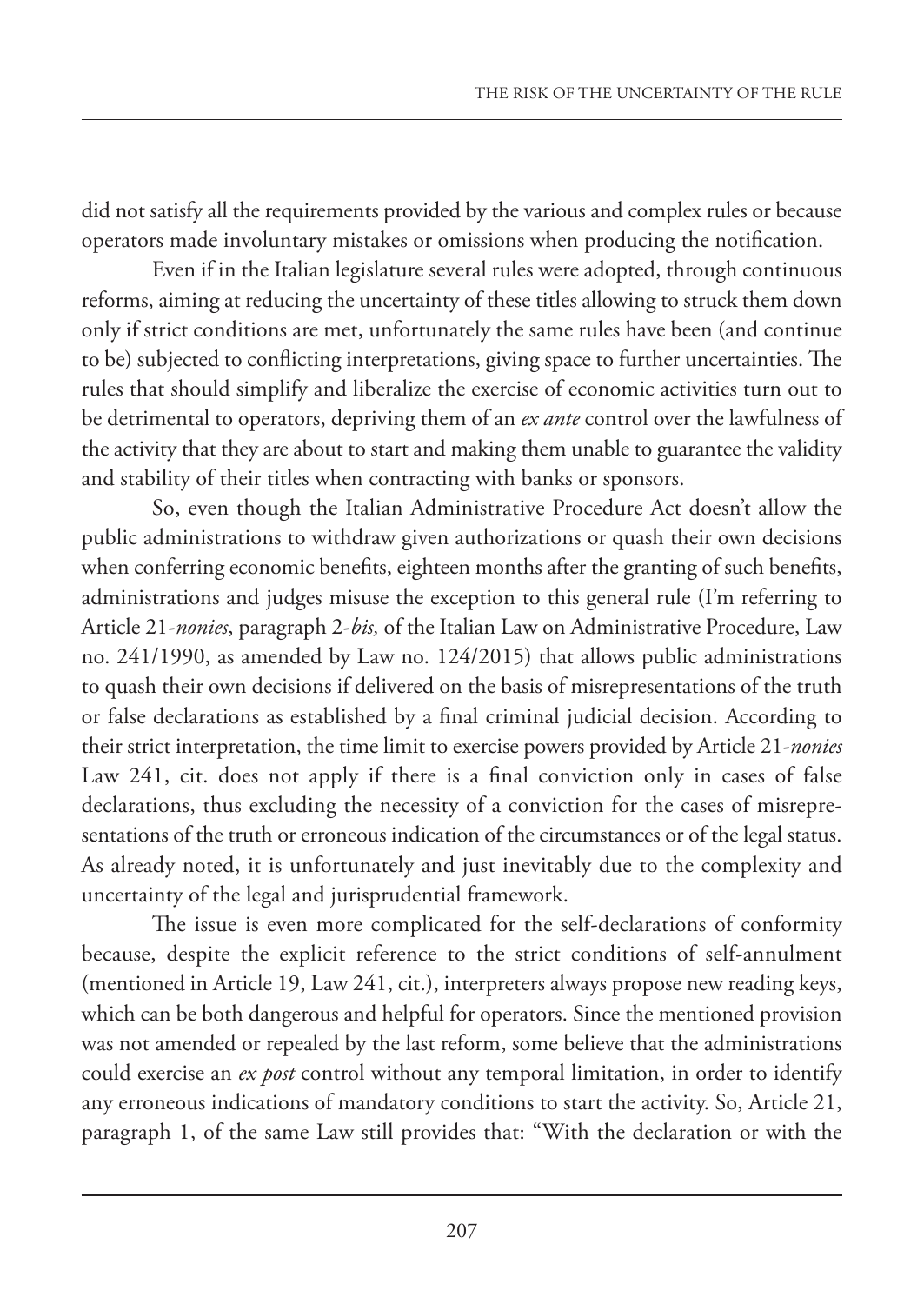request referred to in Articles 19 and 20 the interested party must declare that he meets the conditions and the requisites required by law. In the event of false declarations or false certifications, the compliance of the activity and its effects to the law or the amnesty provided for in the articles themselves is not permitted and the declarant is subject to the sanction provided for in Article 483 of the Criminal Code, unless the fact constitutes more serious crime*.*" Others consider that Art. 21-*nonies* does not extend its scope of application to the exceptions referred to in the aforementioned par. 2-*bis*, because it makes reference only to the conditions for the 'self-annulment.'

If we really believe (as I do) that the use of simplification tools and of mechanisms of "para-liberalization" of the economic activities (*e.g.*, the self-declaration) are fundamental steps for the development of the country as well as for ensuring compliance with the EU principles of free movement and free establishment set out in the Bolkestein Directive of 2006, this system then cannot expose operators trusting in these instruments to higher risks more than others who obtained explicit authorization or any other explicit administrative act.<sup>1</sup>

As already mentioned, the uncertainty of the regulatory framework is particularly serious when it involves interdictions or prohibitions and the consequences of their violation.

The risk of incurring in heavy administrative sanctions (pecuniary or interdictory) is nowadays even higher (due to the conditions of their application) than the risk of incurring in criminal sanctions. One need only think of the devastating effects of an interdiction to receive the already granted economic advantage or to contract with the public administrations due to (infringements of) rules with unspecific and unclear

<sup>1</sup> On this topic, see, M. A. SANDULLI*, Controlli sull'attività edilizia, sanzioni e poteri di autotutela,* at *www.giustizia-amministrativa.it*; Id., *Poteri di autotutela della pubblica amministrazione e illeciti edilizi*, at *federalismi.it*, 2015, 14 and *Autotutela,* in *Treccani. Il Libro dell'anno del diritto*, Istituto dell'Enciclopedia Italiana Roma, 2016; R. CHIEPPA, *La (possibile) rilevanza costituzionale della semplificazione dell'azione amministrativa*, in *Giorn. dir. amm*., 2009, p. 265; G. CORSO, *Perché la complicazione?*, in *Nuove autonomie*, n. 3-4, 2008, p. 325; F. MERUSI, *La semplificazione: problema legislativo o amministrativo?*, ivi, p. 335; P. LAZZARA, *La semplificazione dell'azione amministrativa ed il procedimento tra diritto interno e diritto comunitario*, *ivi*, 475; N. LONGOBARDI, *Attività economiche e semplificazione amministrativa. La Direttiva Bolkestein modello di semplificazione*, available at www.amministrazioneincammino.it; A. NATALINI, *Le semplificazioni amministrative*, Il Mulino, Bologna, 2002.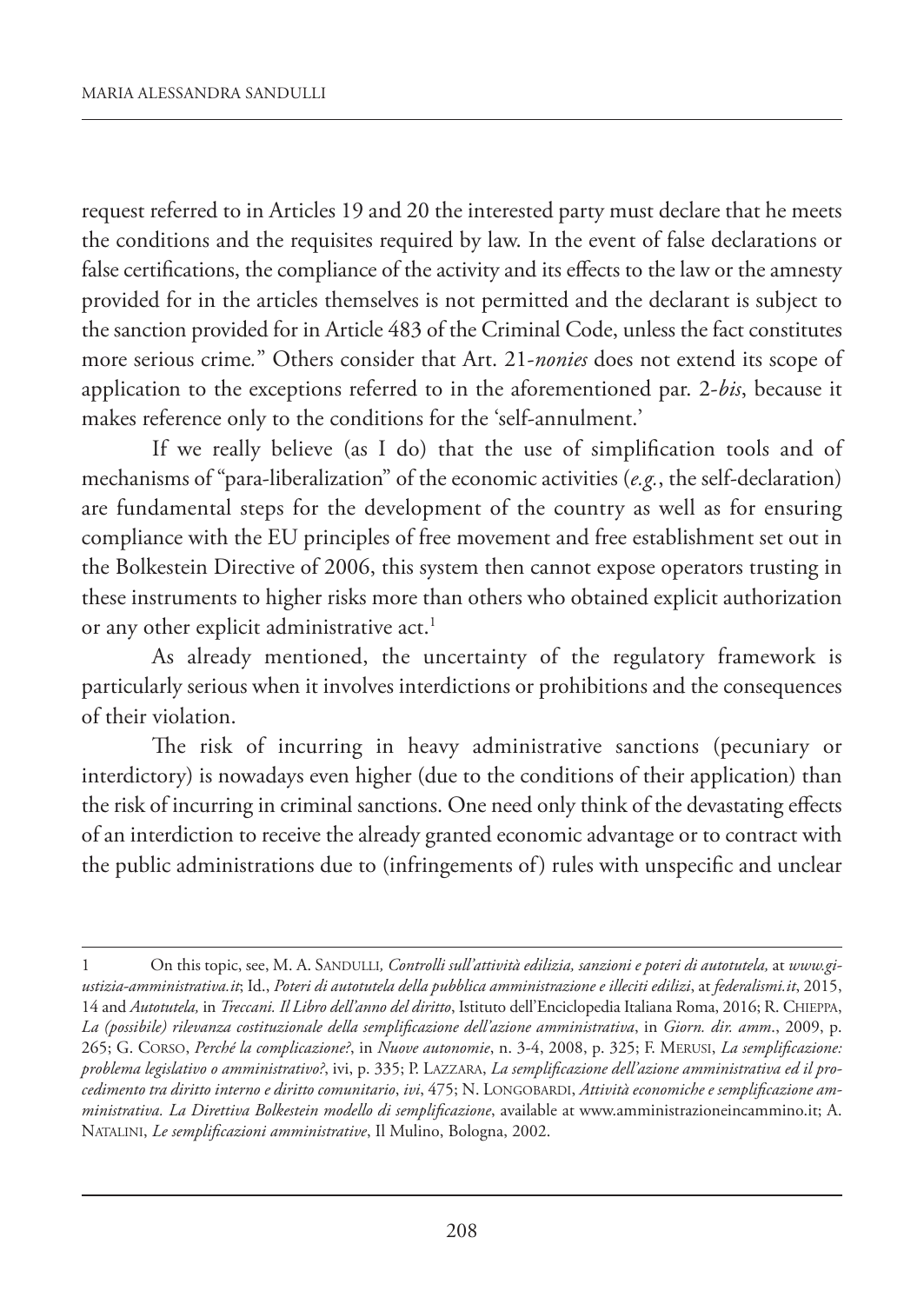objectives or which are difficult to interpret (to the extent that they cause contrasts in the case-law). Likewise, think of the upsetting effects deriving from higher pecuniary sanctions imposed by the Competition Authority.

In a more general perspective, the lack of clarity of the regulatory framework and the extreme confusion of the legal formulas used (which no longer correspond to traditional categories and institutions, so that for example we often speak inappropriately of "void" or "revocation" to describe an "annulment" or of "exclusion from a tender" to describe an "expulsion" due to the impossibility of awarding the contract, etc.) do not allow to predict with a sufficient degree of reliability if an operator can actually be admitted to a public selection procedure or will actually be able to obtain the necessary qualifications in order to exercise an economic activity.

At the same time, this unpredictability reflects its effects on the "case-law," which wrongly plays a "creative" role that is not its own. So, even if the administrative courts try to achieve clear interpretative orientations, unfortunately they offer extremely heterogeneous solutions, also because of the (inevitable) difficulty faced by the same courts to create "their own" principles resolving disputes certainly related to a specific case.

From another point of view, the uncertainty of the legal and judicial framework increases the number of actions before the Courts, since operators are interested in having a positive judgment or a verdict which, regardless of the outcome, makes the parties (the plaintiff or the defendant) non-responsible because of the decisions adopted.

The resources of the judicial system are however limited and the increase in litigation determines uncertainty and, therefore, general dissatisfaction. In fact, in order 'to do justice,' not only the dispute has to be resolved, but the parties and the general community must also understand the reasons underlying that decision and, possibly, accept them. Still, it is a result difficult to obtain if the decisions build upon brief and often inadequate reasons as well as on contradictory precedents.

We often read that the rule of law has been in crisis for a quite a long time and it must be considered outdated, but I believe that it is a value we absolutely cannot afford to lose. In the same way, the legislative "service" is crucial to a society, especially nowadays since it is absolutely necessary to restart the economy and to give predictability and certainty to those who, despite the difficulties, are investing time and resources in studies, work and goods.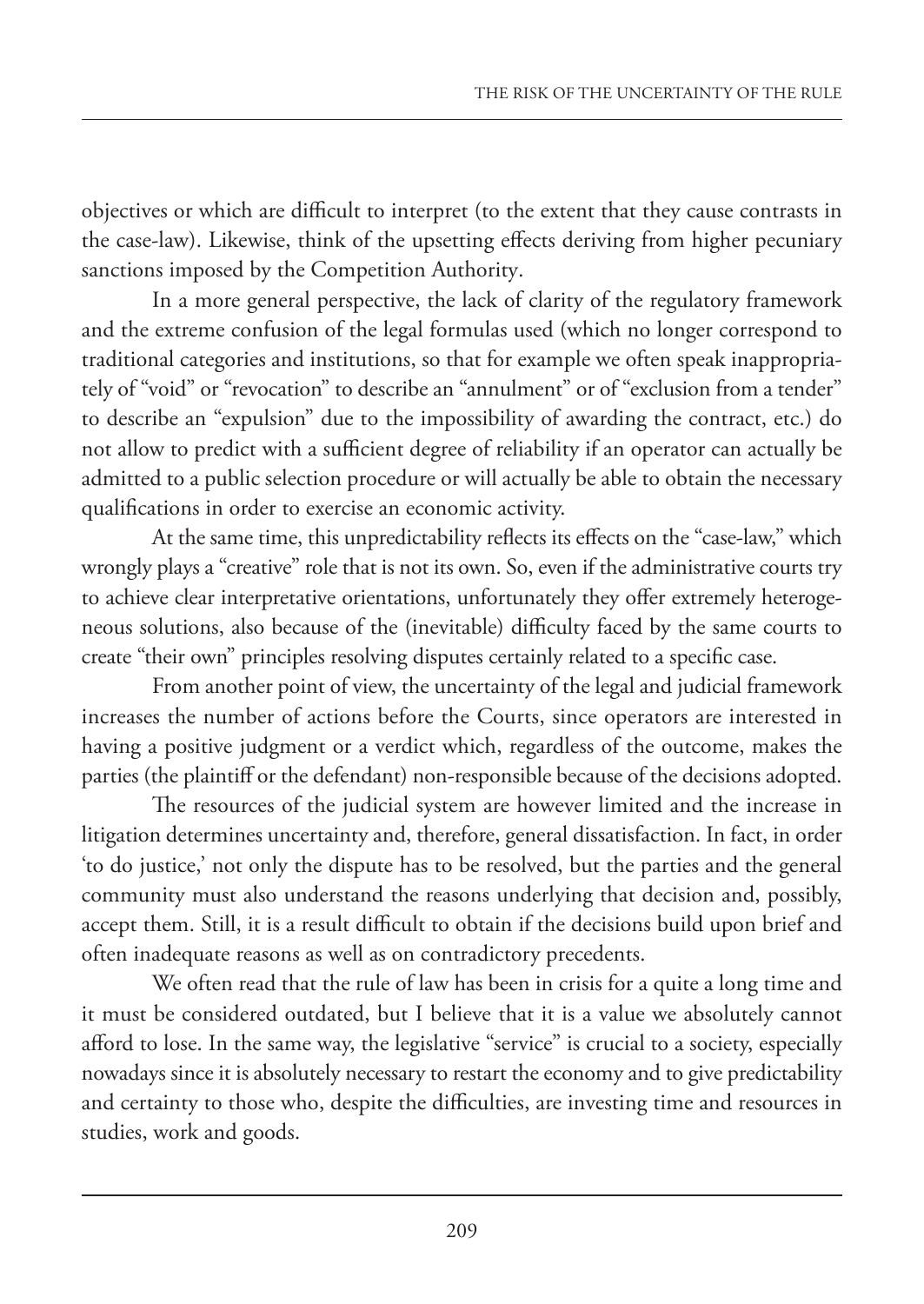### *2. National Factors of Uncertainty*

This is the reason why, for years (and I can say, sadly, for several decades), $^2$  I have reserved great attention, both with my writings and by organizing conferences and meetings,<sup>3</sup> to the legal certainty issue bearing in mind the following fundamental principle: only stable rules can guarantee the stability of the institutional and economic system.

Without legal certainty, as it is constantly stressed also at the European level, there can be no certainty of relationships, be they social, private, or public ones.<sup>4</sup>

I have already mentioned that in Italy this demand has, unfortunately, not yet been met.

This is mainly due to the political crisis and, at the same time, to the lacks and excesses of our legislative system that adopts too many poor quality rules that are even contradictory in several cases.

We are overloaded with reforms, which are repeatedly corrected and revised (with the technique of the delegated decrees for the "correction" of the original ones) and which, in turn, refer to secondary sources of administrative law (regulations) or to

<sup>2</sup> Among others, M. A. SANDULLI, *Brevi riflessioni su alcune recenti tendenze all'incertezza del diritto*, in *Rass. parlamentare*, 2003, p. 128; *La s.c.i.a. e le nuove regole sulle tariffe incentivanti per gli impianti di energia rinnovabile: due esempi di 'non sincerità' legislativa. Spunti per un forum,* in *federalismi.it*, 2011, p. 6; On this topic see also, F. FRANCARIO, *Il diritto alla sicurezza giuridica: note in tema di certezza giuridica e giusto processo*, in *Garanzie degli interessi protetti e della legalità dell'azione amministrativa*, ES, Napoli, 2019, 3; M. TRIMARCHI, *Stabilità del provvedimento e certezze dei mercati*, in *Dir. amm*., 2016, 321.

<sup>3</sup> Reference is made here to all the conferences organized by our *Associazione dei professori di diritto amministrativo* (AIPDA), under my Presidency, and, in particular, the annual Conference of 2014 on *L'incertezza delle regole*, ES, Napoli, 2015; of 2015 on *Le Fonti del diritto amministrativo*, and of 2016 on *Antidoti alla cattiva amministrazione: una sfida per le riforme*. The presentations are available on the website of the Association: *www.dirittoamministrativo.org* and the several meetings organized on the topic, such as: *Le misure di prevenzione della cattiva amministrazione: le garanzie procedimentali* (Scuola Universitaria Superiore of Pisa, 19 February 2016); *La riforma della Pubblica Amministrazione e i decreti di attuazione della Legge 124/2015 (Legge Madia*) (University of Milan, 26 February 2016); *Principi e regole dell'azione amministrativa: il principio di buona amministrazione e la riforma Madia* (Administrative Court of First Instance of the Lazio Region, 1 February 2016, Rome); *Cattiva amministrazione e responsabilità amministrativa* (University of Bergamo, 7 June 2016).

<sup>4</sup> M. A. SANDULLI-F. APERIO BELLA, *Certezza delle regole e rapporto tra le Corti: il caso dei c.d. costi di sicurezza aziendali*, in S. TOSCHEI, *L'attività nomofilattica del Consiglio di Stato*, Roma, 2017; M. A. SANDULLI, *Profili soggettivi e oggettivi della giustizia amministrativa: il confronto*, at *federalismi.it*, 2017, 3; Id., *Principi e regole dell'azione amministrativa: riflessioni sul rapporto tra diritto scritto e realtà giurisprudenziale*, in *federalismi.it*, 2017, p. 23; L. TORCHIA, *Lontano dal giuspositivismo: incertezza, insicurezza, fiducia*, in *Giorn. dir. amm*., 2017, p. 171 *et seq.*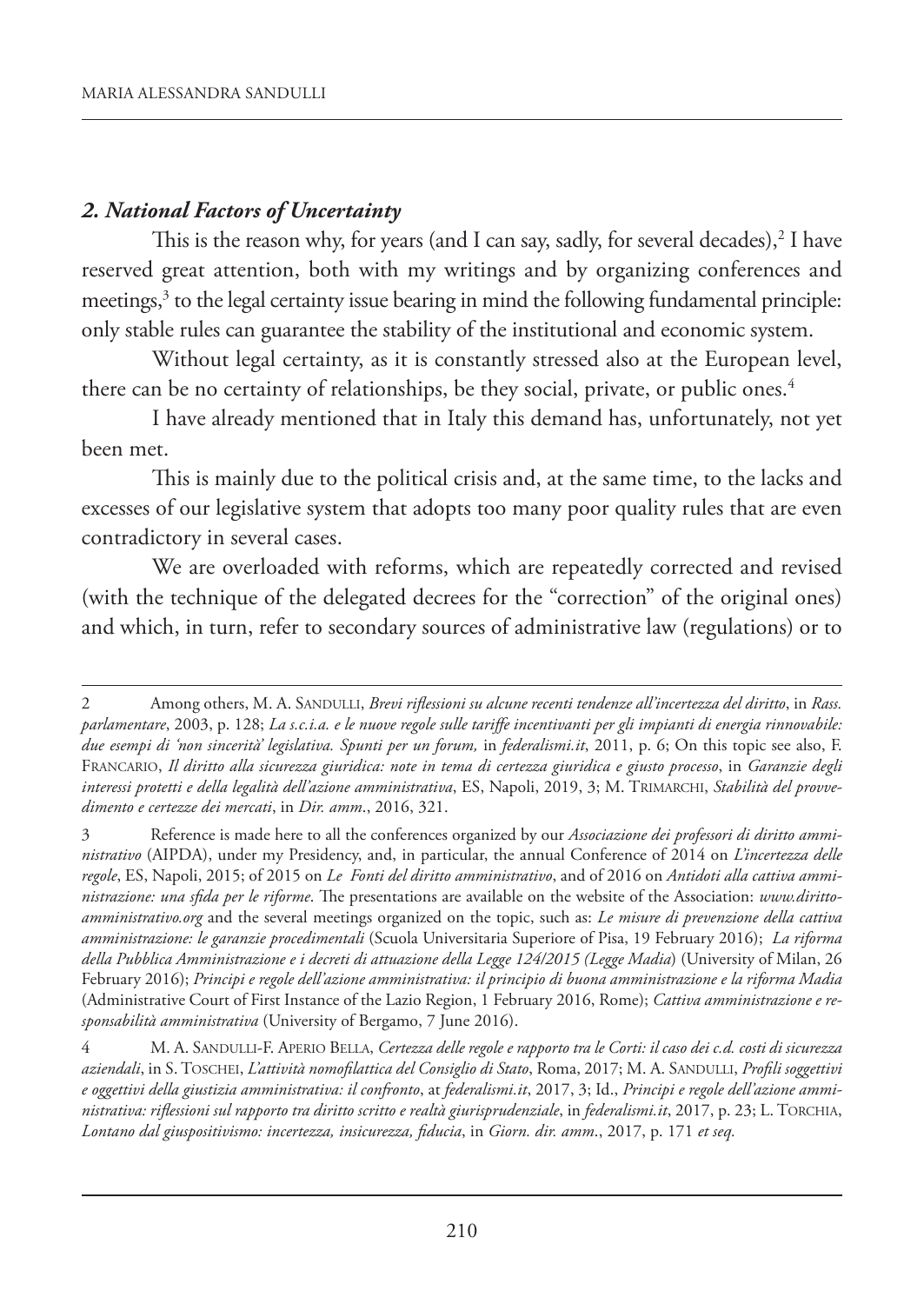acts of regulation/interpretation which are difficult to classify (here I make reference to the "Guidelines" of the Italian National Anti-Corruption Authority). Lastly, the caselaw gradually and sometimes deliberately refers to them not only for the interpretation, but also for the "creation" of rules that the proper sources are unable to provide.

The Council of State, exercising its advisory role on the legislative reforms, tried, but sadly without great success, to point out critical issues and asked for an amendment to the provisions considered unclear, unconstitutional or contrary to EU law.

As highlighted in the introduction, ambiguous and contradictory provisions are an evident risk especially in administrative law: if a public power directly affects one's rights, it has to be bound by a clear and certain regulatory framework (i.e., the principle of legal certainty and the rule of law), or rather by legal rules of a substantive and procedural nature aimed at ensuring the impartiality of public action and the best balance between the different public and private interests at stake, allowing an effective and adequate control over their compliance.<sup>5</sup>

The rush to adopt quick reforms, being fully aware of their shortcomings and of the fact that they will be amended and corrected along the way, is a phenomenon which should be fought and discouraged.<sup>6</sup>

The problem is so evident that we are increasingly invited to acknowledge – and to accept – the inadequacy of the legislature and the (consequent) need to renounce the rules issued by the representative bodies in favor of flexible rules adopted by economic powers and independent Authorities.<sup>7</sup>

However, it is clear that legislative procedures offer more guarantees. Hence, their replacement with, for example, the so-called soft-law rules increases the risk of

<sup>5</sup> M. A. SANDULLI, *Il codice dell'azione amministrativa: il valore dei suoi principi e l'evoluzione delle sue regole*, in M. A. SANDULLI, *Codice dell'azione amministrativa*, Milano, 2017, 3-4,hereis field we assistprocedure.

<sup>6</sup> M. A. SANDULLI, *Semplificazione, certezza del diritto e braccia legate*, in *giustamm.it*, 2005; Id., *La s.c.i.a., le nuove regole sulle tariffe incentivanti per gli impianti di energia rinnovabile: due esempi di "non sincerità" legislativa*. *Spunti per un forum*, in *federalismi.it*; Id., *Introduction* to the AIPDA annual Conference 2014 on "*L'incertezza delle regole*", Naples, 3-4 October 2014, in *Annuario* AIPDA, 2014, Napoli, ES, 2015.

<sup>7</sup> M. A. SANDULLI, "*Principi e regole dell'azione amministrativa: riflessioni sul rapporto tra diritto scritto e realtà giurisprudenziale*", *supra*, note 5.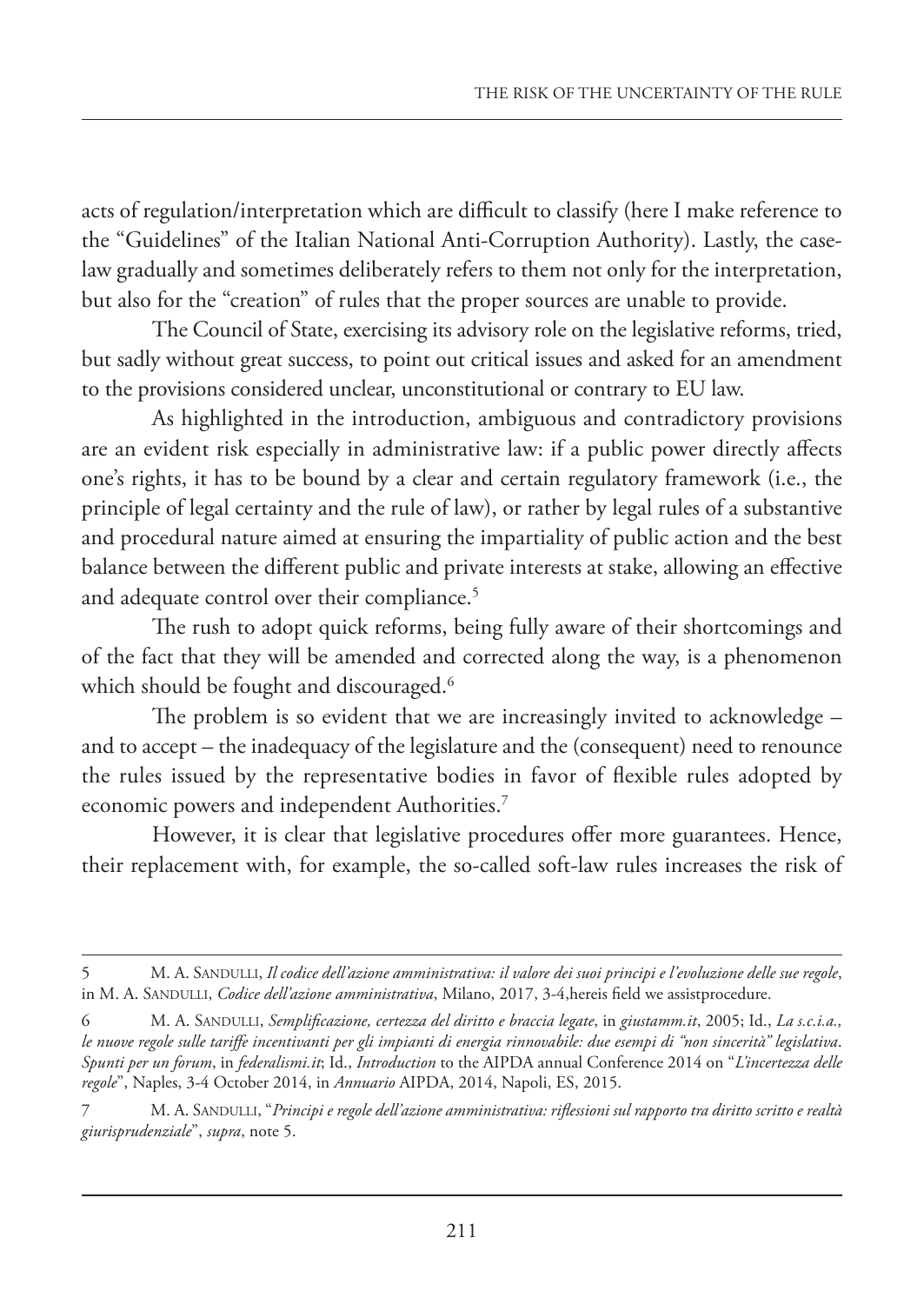uncertainty $^{\rm 8}$  (as it is repeatedly indicated in the reports and interventions presented at the 2015 AIPDA (Italian Association of Administrative Law Professors) annual Conference and in *Le Fonti del diritto amministrativo*).

It is clear that this is even more problematic if we consider its impact on sanctions. The gradual increase of the administrative sanctions requires even greater attention to the adoption of those rules whose infringement can be sanctioned by the competent authority.

The rule of law principle applied to sanctions, without distinction between the criminal and the administrative ones, and the application of the principle *nullum crimen, nulla poena sine* a (prior, clear and certain) *lege*, that European law (ECHR and EU) wants to extend also to the latter, precludes sanctions based on a technical rule or on a precedent, as well as on interpretative "guidelines" (that are sometimes also adopted afterwards).

Before I mentioned the ANAC guidelines. Our legislature, with the new 2016 Italian Public procurement Code, designed a system based on rules which are sometimes difficult to understand and apply, interpreted by "flexible" tools with a very much unclear nature.9

This an utterly serious problem, which contradicts the slogan that flexible rules

<sup>8</sup> Exempted from prior legitimacy checks, the 'light' regulations are more easily exposed to the risk of annulment, causing therefore new disputes and instability. Not to mention the risks related to their probable continuous review and the consequent problems in identifying the rules applicable to the procedures in progress, linked, *inter alia*, to the innovative or interpretative nature that the various parties will try to give to the new rules according to the respective interests and to the uncertainties due to the fact that their application can be subject to justified derogation. On the topic, *amplius*, M. A. SANDULLI, *Poteri dei giudici e poteri delle parti nei processi sull'attività amministrativa. Dall'unificazione al codice*, in *federalismi.it*, 2015, p. 18.

<sup>9</sup> G. A. GIUFFRÈ, *Le 'nuove' dimensioni del regolamento. Il caso delle Linee guida ANAC*, at *federalismi.it*, 2017, p. 2; C. DEODATO, *Le linee guida dell'ANAC: una nuova fonte del diritto?*, at Giustamm.it, 2016, 4; F. CINTIOLI, *Il sindacato del giudice amministrativo sulle linee guida, sui pareri del c.d. precontenzioso e sulle raccomandazioni di Anac*, in *Dir. Proc. Amm*., 2017, 2, p. 381 *et seq*.; G. MORBIDELLI, *Linee guida ANAC: comandi o consigli?*, in Dir. Amm., 2016, 3, p. 273 *et seq.*; I. A. NICOTRA (edited by), *L'Autorità Nazionale Anticorruzione. Tra prevenzione e attività regolatori*a, Torino, Giappichelli, 2016. The extreme uncertainty on the rules comes also from the pending list of references for preliminary rulings referred to the European Court of Justice by the Italian Administrative Courts (four are linked to the new Contract Code: one is related to the 2006 Code and two concern public contracts' review procedures) whose judgments could dramatically change the rules operators have already started to be familiar with.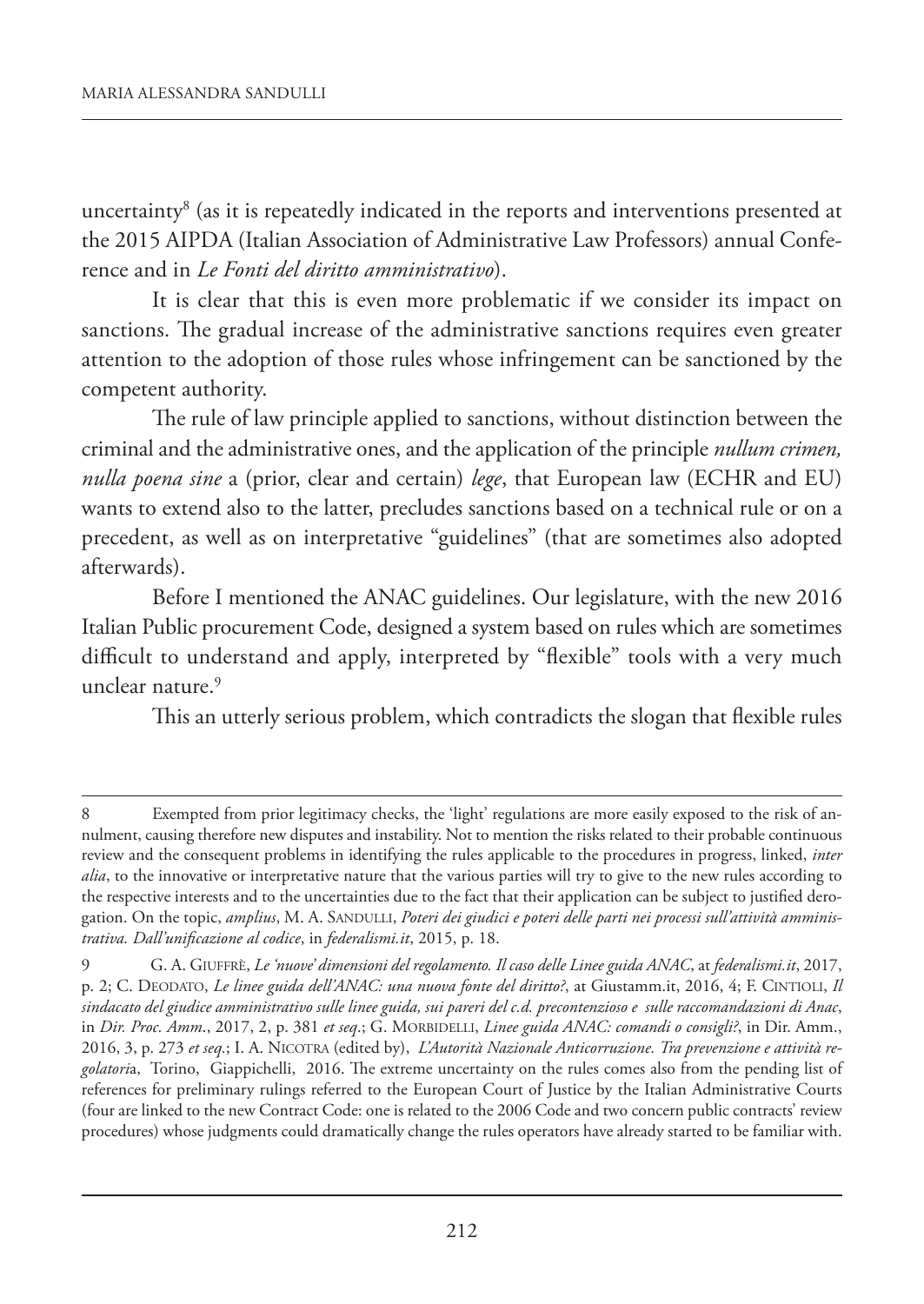support the economic upturn: the reckless launch of and the participation in new tendering procedures are certainly not encouraged by such an unclear framework.<sup>10</sup>

The result is, as mentioned, that citizens or undertakings in this context are forced to seek rulings from the Courts, the same rulings that the legislator did not know how or did not want to adopt *ex ante*, with all the uncertainties deriving from an *ex post* measure adopted for a specific case.

The problems deriving from a contradictory, ambiguous and often incomplete regulatory framework are often tackled by strengthening the role of judicial interpretation.<sup>11</sup> This solution however, as already mentioned, inevitably creates further uncertainties and contradictions, because inherently linked to the fact that the rule regards a specific case that, without the proper limits, is at risk of arbitrariness or at least lacks "predictability."

First of all, we find judicial interpretations which, although connected to the same subject and to the same rules, are very different and often contradictory. Hence, the system is destabilized, the administration and the operators cannot find the "security" they would need.

It is increasingly common that the Courts not only interpret, but also end up replacing the legislator, by directly creating "new laws" and/or by even rewriting the rules in those cases (though rare) in which the legislator expressed a seemingly clear *voluntas legis*. 12

As noted on several occasions, examples of 'creative' jurisprudence are unfortunately frequently found in the field of public contracts, $13$  as well as in those

<sup>10</sup> The problem of uncertainty of the regulatory framework on the subject of public contracts already characterised the old Code, as the author had pointed out in M. A. SANDULLI, *L'eterna incertezza della disciplina dei contratti pubblici: quale diritto per le stazioni appaltanti e quali prospettive per la competitività del Paese?*, at *federalismi.it*, 2008, p. 5; Id., *Contratti pubblici e (in)certezza del diritto fra ordinamento interno e novità comunitarie*, in *federalismi.it*, 2008, p. 7.

<sup>11</sup> On the topic, see the already cited works at note 3.

<sup>12</sup> On this issue see, M. A. SANDULLI, *Poteri dei giudici e poteri delle parti nei processi sull'attività amministrativa. Dall'unificazione al codice*, *supra*, note 9.

<sup>13</sup> On this issue, see the case-law of the administrative Courts, stating: "Professional offenses taken into consideration in the list provided by Art. 80 paragraph 5 letter c) Legislative Decree 50/2016, for the purpose of ex-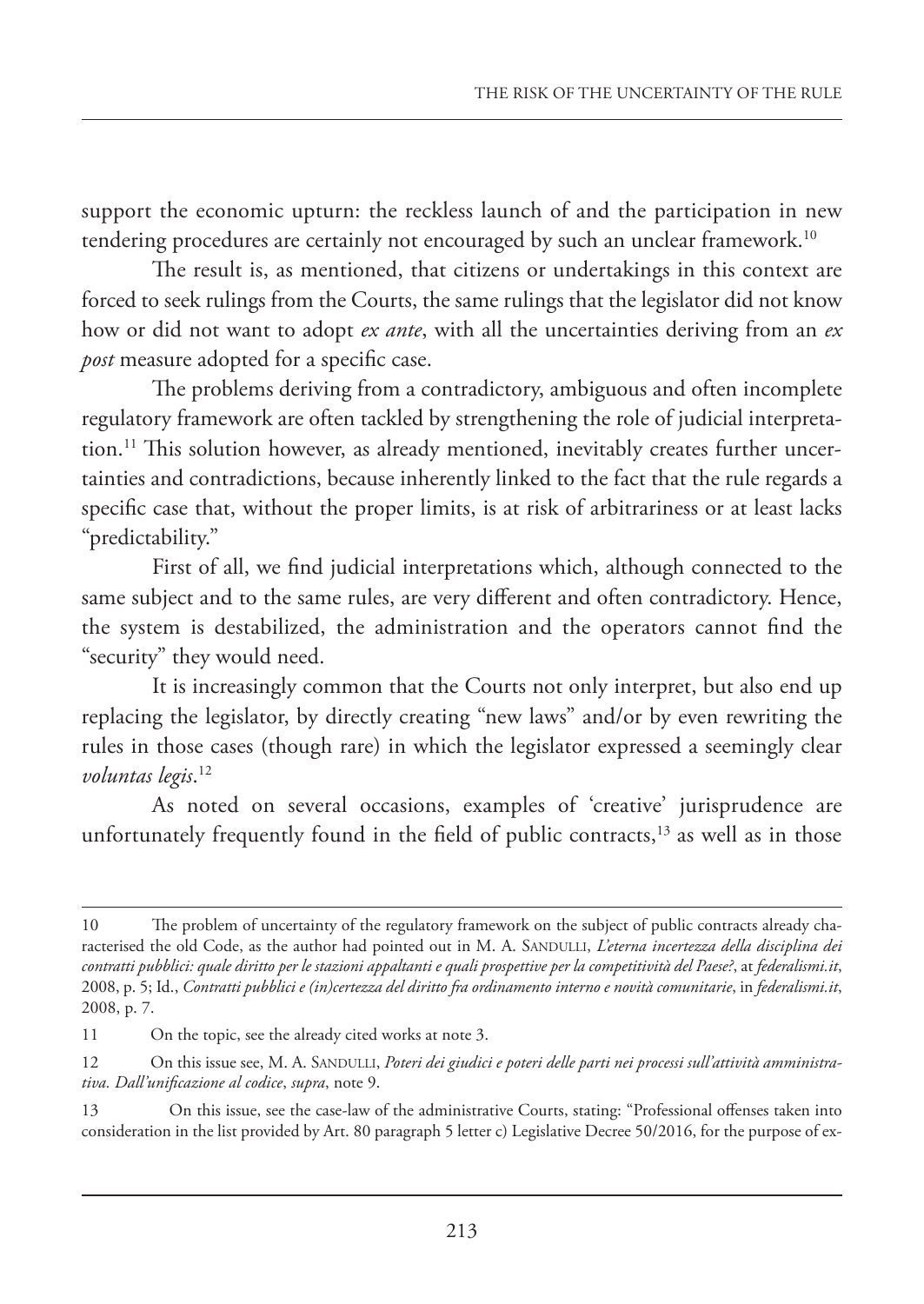decisions of the competent administration ordering the annulment of the measures issued before the entry into force of Law no. 124 of 2015 (the so-called "Madia Law"). From 28 August 2015, the 18-month period – set by Art. 21-*nonies* of Law no. 241 of 1990 – starts, within which stability of the legal position has to be achieved.<sup>14</sup>

The issue becomes even more complicated if we consider that in this 'creative' context, from the perspective of the so-called "administration of results", the Courts grant public administrations a dangerous "freedom" to act, on the assumption that the breach of rules aimed at protecting citizens and the general public interest is not to be considered so serious as to undermine the lawfulness of the final act.

Indeed, in a democratic constitutional framework that guarantees fundamental rights, it is possible and coherent to refer to an administration of results, if the aim is to achieve a clear framework of rules allowing a logic and not strictly formalistic interpretation. But it must not allow the administration to act beyond the rules which can easily lead to the exercise of "super-powers."15

Evidently, a State based on the rule of law and on a Constitution that draws on the separation of powers and on the primacy of the rules adopted by institutions representing the people, cannot allow the Courts to play a fundamental regulatory role.<sup>16</sup>

Even though the Courts have surely been playing an important role in developing fundamental principles coherent with the constitutional framework and in

cluding an economic operator from a tender, are purely exemplary and such as to entail exclusion based on presumption. However, the exclusion can also take place in all cases where the contracting authority is able to demonstrate with solid reasons that the economic operator has been guilty of serious professional offences, such as to make his integrity and reliability doubtful, even in case of a termination for non-compliance contested by the party by the judicially excluded." C.g.a. 30 April 2018, n. 252; Cons. St., section V, 2 March 2018, n. 1299.

<sup>14</sup> M. A. SANDULLI, *Principi e regole dell'azione amministrativa: riflessioni sul rapporto tra diritto scritto e realtà giurisprudenziale*, *supra*, note 5.

<sup>15</sup> M. A. SANDULLI, *Semplificazione amministrativa e amministrazione di risultati*, in M. IMMORDINO - A. POLICE, *Principio di legalità e amministrazione di risultati*, Torino, 2004, 230; Id., Introduction to the conference on *Codificazione, semplificazione e qualità delle regole*, University of Roma Tre, 17-18 March 2005**,** at *www.giustamm.it***,** 2005, p. 3.

<sup>16</sup> M. A. SANDULLI, *Il ruolo del giudice amministrativo e i limiti al potere giurisprudenziale di interpretazione*, Presentation at the annual AIPDA Conference, Trento, 5-6 October 2012, in *Annuario AIPDA 2012*, Naples, ES, 2013; Id., *Effettività delle norme giuridiche nell'interpretazione giurisprudenziale e tutela del cittadino*. Presentation at the Conference on *L'attività nomofilattica delle Magistrature Superiori*, Rome, 21 June 2012, Palazzo Spada.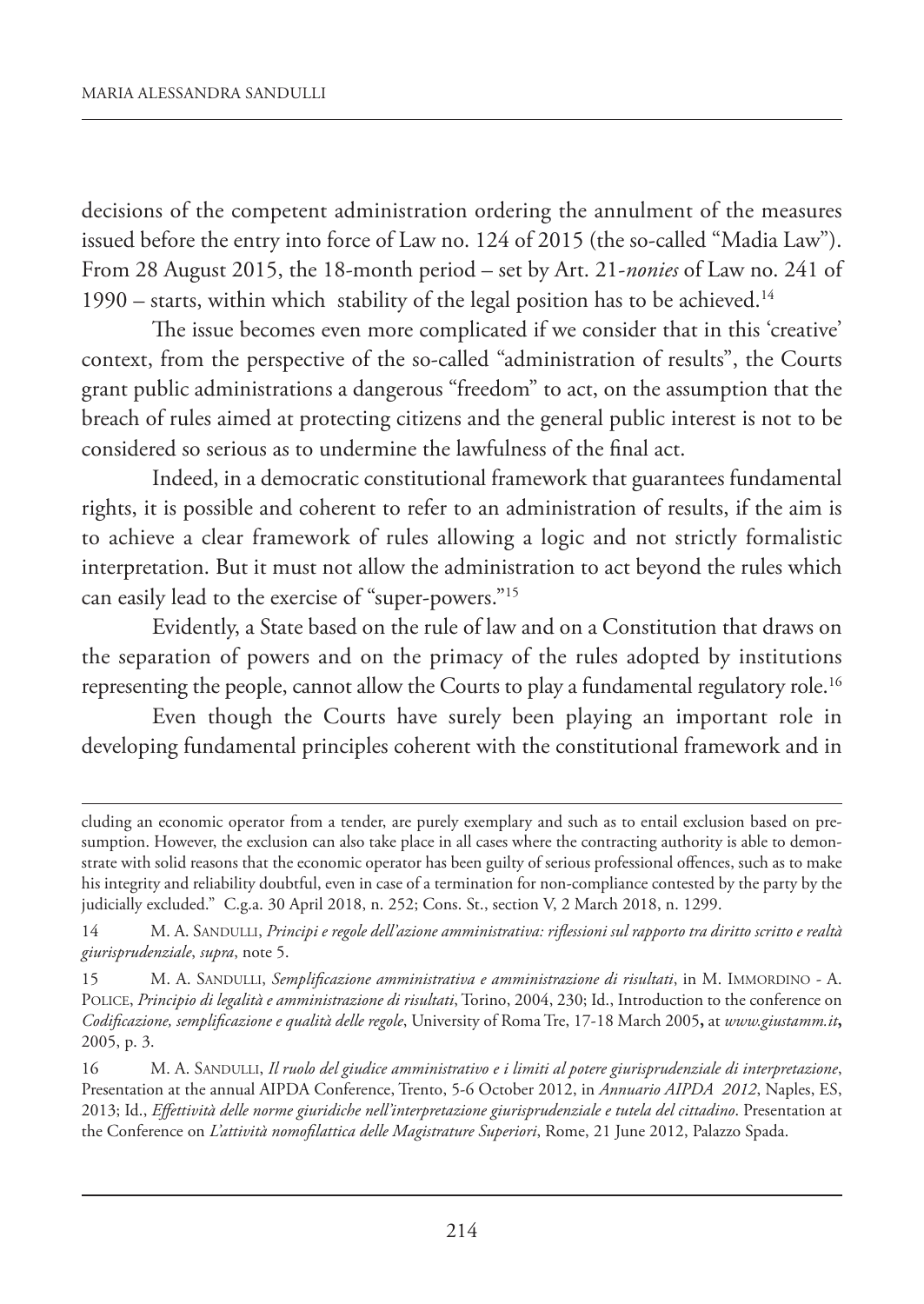compliance with the EU rules, $17$  it is necessary to stress that the direct implementation by the Courts of the constitutional principles (general and indeterminate), inevitably leads to the uncertainty of the rules of social life and to the unpredictability of the consequences (positive and negative) of one's behavior.18

As already highlighted on previous occasions, $19$  it is necessary to clearly distinguish the two roles of the legislator and of the judge. The first must set the rules for implementing constitutional principles; the latter must apply them by giving a correct, broad and constructive interpretation. However, the second one must never be confused with the creation of a "new law," which, although more technically correct and in general more reasonable, remains unrelated to the democratic principle and therefore unsuitable to guarantee security and social peace.

The judge must apply (and interpret) the law, but must not "construct" it. The risk of entrusting to the discretion of "few experts" a regulatory and innovative power that the Constitution reserves, in a general and abstract way, to the organs representing the "sovereign people" is too high to be accepted. $20$ 

If the lawmaker abdicates his own role, the judicial power is likely to result in the arbitrariness of individual judicial bodies, whose *regula iuris* is not subject to a control of constitutional legitimacy, reserved in our legal system to the sources of legislative status. Moreover, the case-law is not as public as the law, hence, economic and non-

17 M. A. SANDULLI, *Il ruolo del giudice: le magistrature supreme*, at *federalismi.it*, 2007, p. 16.

<sup>18</sup> On the role of the judge as one who 'makes order' in relation to the rules and does not 'create' them, see, A. PAJINO, *Nomofilachia e giustizia amministrativ*a, in *Rass. For*., 2014; G. SEVERINI, *La sicurezza giuridica e le nuove implicazioni della nomofilachia,* at www.giustizia-amministrativa.it, 2018; F. PATRONI GRIFFI, *Valore del precedente e nomofilachia*, at www.giustizia-amministrativa.it, 2017; Id., *La giustizia amministrativa tra presente e futuro*, ivi, 2019. On the limits of the judge to interpret the rules, see, M. A. SANDULLI, *Il ruolo del giudice amministrativo e i limiti al potere giurisprudenziale di interpretazione*, *supra*, note 17; Id., *Effettività delle norme giuridiche nell'interpretazione giurisprudenziale e tutela del cittadino*, *supra*, note 17.

<sup>19</sup> M. A. SANDULLI, *Principi e regole dell'azione amministrativa*, *supra*, note 5.

<sup>20</sup> A. TRAVI, *Eccesso di potere giurisdizionale e diniego di giurisdizione dei giudici speciali al vaglio delle Sezioni Unite della Cassazione* (Presentation at the seminar organized by the *Struttura di formazione decentrata della Corte di cassazione*, Rome, 21 September 2017), at *giustamm.it*, 2017, p. 11; F. FRANCARIO, *Il sindacato della Cassazione sul rifiuto di giurisdizione*, in *Libro dell'anno del diritto*, Roma, Treccani, 2017; M. A. SANDULLI, *A proposito del sindacato della Corte di cassazione sulle decisioni dei giudici amministrativi*, at www.giustizia-amministrativa.it, 2017.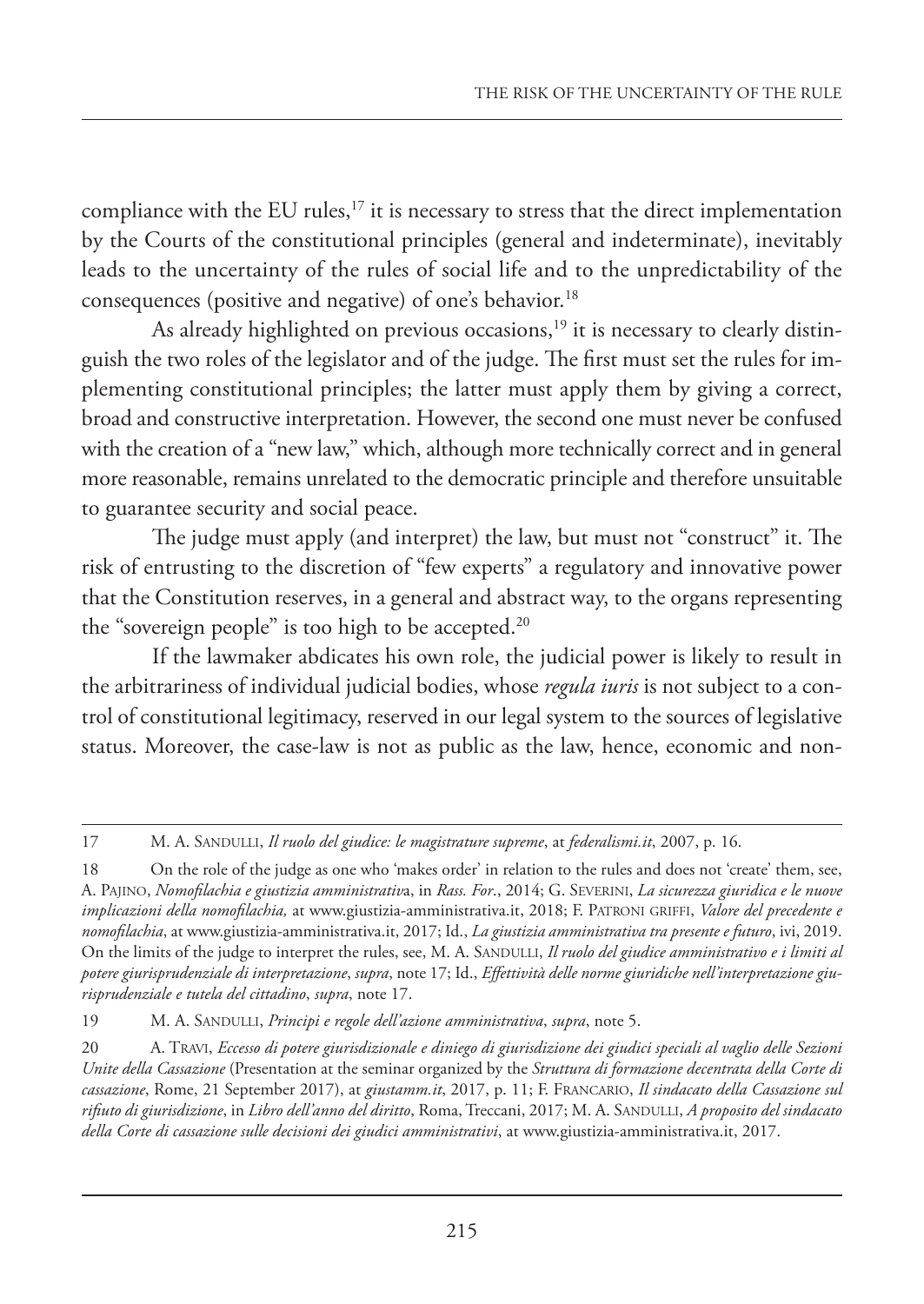economic operators cannot be considered liable if they are not aware of the most recent developments.<sup>21</sup>

Unfortunately, it is sufficient to have a brief look at the latest case-law reports or at the website of the administrative institution to perceive the extreme confusion that reigns over the procedural rules, affecting the right of defense, already significantly affected by the high costs, the strict time limits and the complexity of the drafting, notification and filing of the documents (in paper or electronic form). Since the adoption eight years ago of the Code of Administrative Process (Legislative Decree no. 104 of 2010), the Council of State in plenary session has adopted 50 decisions (out of a total of 137) on matters related to the procedure. Nineteen of which were adopted in the last three years and three just in 2018 (three other decisions are to be published).

#### *3. Towards Possible Solutions?*

The above-mentioned and discussed issues confirm the validity of the concerns expressed at the beginning.

Operators and investors are evidently discouraged by the new limits on the guarantees of the fundamental values that are imposed in the name of the needs of the economy. It should be sufficient to recall the recent "spread subsidies" provisions which, by failing to comply with the legislative and contractual commitments undertaken with international economic operators, drastically reduce the subsidies that the State had legally and contractually recognized to producers of renewable energy with the purpose of attracting and encouraging them to invest in our Country. As a consequence, operators and investors are reluctant to trust a system which is ambiguous, uncertain, which affects the explicit, implicit or "self-certified" titles necessary to start activities and to invest resources, and which offers less and less judicial guarantees. Therefore, they inevitably move away from Italy, looking for different outlets for their entrepreneurial investments and their financial resources.<sup>22</sup>

<sup>21</sup> M. A. SANDULLI, *Principio di legalità e effettività della tutela: spunti di riflessione alla luce del magistero scientifico di Aldo M. Sandulli*, in *Diritto e società*, 2015, 4, p. 649.

<sup>22</sup> The trust of the investors, necessary to promote growth in the Country, needs a system which is predictable, trustworthy and provides effective protection. On this issue, see, M. A. SANDULLI, *Poteri dei giudici e poteri delle*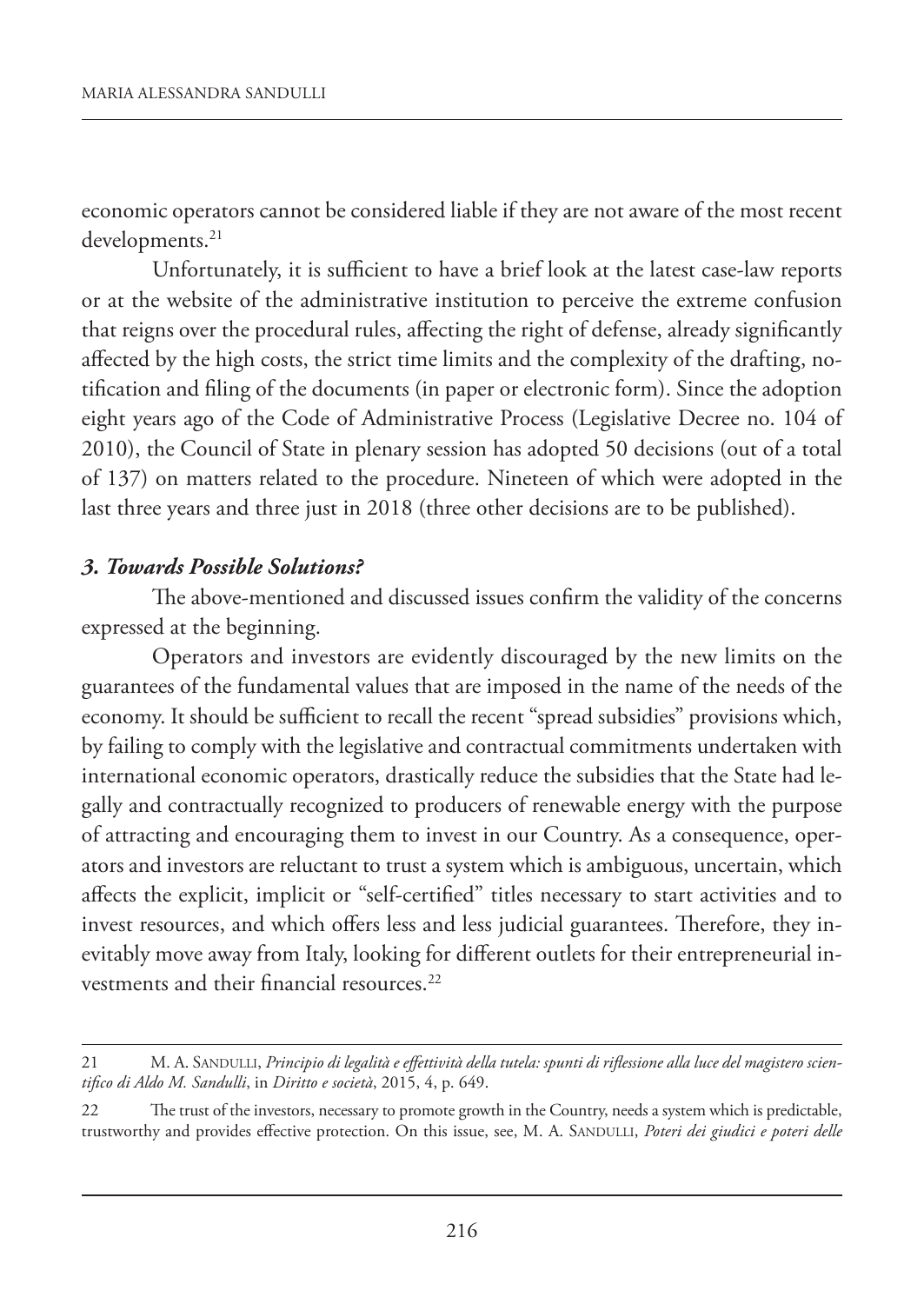In conclusion, the general public interest in the stability of the rules and the trust of citizens and economic operators in the loyalty of the institutions, on which legal certainty and in more general terms legal *security* draw, are nowadays of the utmost importance. The trust of those who, at different levels, internal and international, central and local (political, professional, bureaucratic, etc.) work for the Public Administration and manage public services is indeed a necessary element of democracy and an essential condition for carrying out any kind of activity or intervention. The sacrifice of the values of security and democracy is however all the more serious if we consider that the values of correctness and reasonableness when regulating legal relations (in whose name some part of the case-law justifies a "creative" interpretation of the law, beyond the text and the *rationale* behind it) are nowadays repeatedly and declaredly sacrificed to the primary needs of the economy, in the name of the need to promote growth in the country.

It is neither sensible nor fair that, on the one hand, the legislator (generally endorsed by the Constitutional Court) imposes new limits on the protection of fundamental rights (health, environment, justice, good administration) in the name of the needs of the economy; and, on the other hand, that judges allow public authorities to extend *ad libitum* the scope and time limits of public controls, prohibitions and sanctions. In this way they deny the very few guarantees that, because of the serious insecurity created in the economic sector by the uncertainty of the regulatory framework and the inefficiencies of the Administration, the legislator sometimes tries to offer citizens and operators who are increasingly held responsible for the assessments and evaluations that public authorities should carry out and for which the pay very high taxes.

Contrary to what some recent case-law seems to suggest, it is therefore necessary to foster a coherent system, based on the rule of law and on constitutional values.

To this purpose, it must be borne in mind, on the one hand, that legal certainty is strictly linked to the effectiveness of the rules, which requires an adequate protection (either administrative and judicial). This is consistent with a principle provided by Di-

*parti nei processi sull'attività amministrativa, supra*, note 9; G. NAPOLITANO, *Diritto amministrativo e processo economico*, in *Dir. amm*., 2014, p. 695 *et seq.* and M. DI BENEDETTO, *Diritto amministrativo e crescita economica*, in *Il diritto dell'economia*, 2014, p. 189 *et seq.*; S. ROSE ACKERMAN, *Economics of Administrative Law*, Cheltenham, Edward Elgar, 2007.